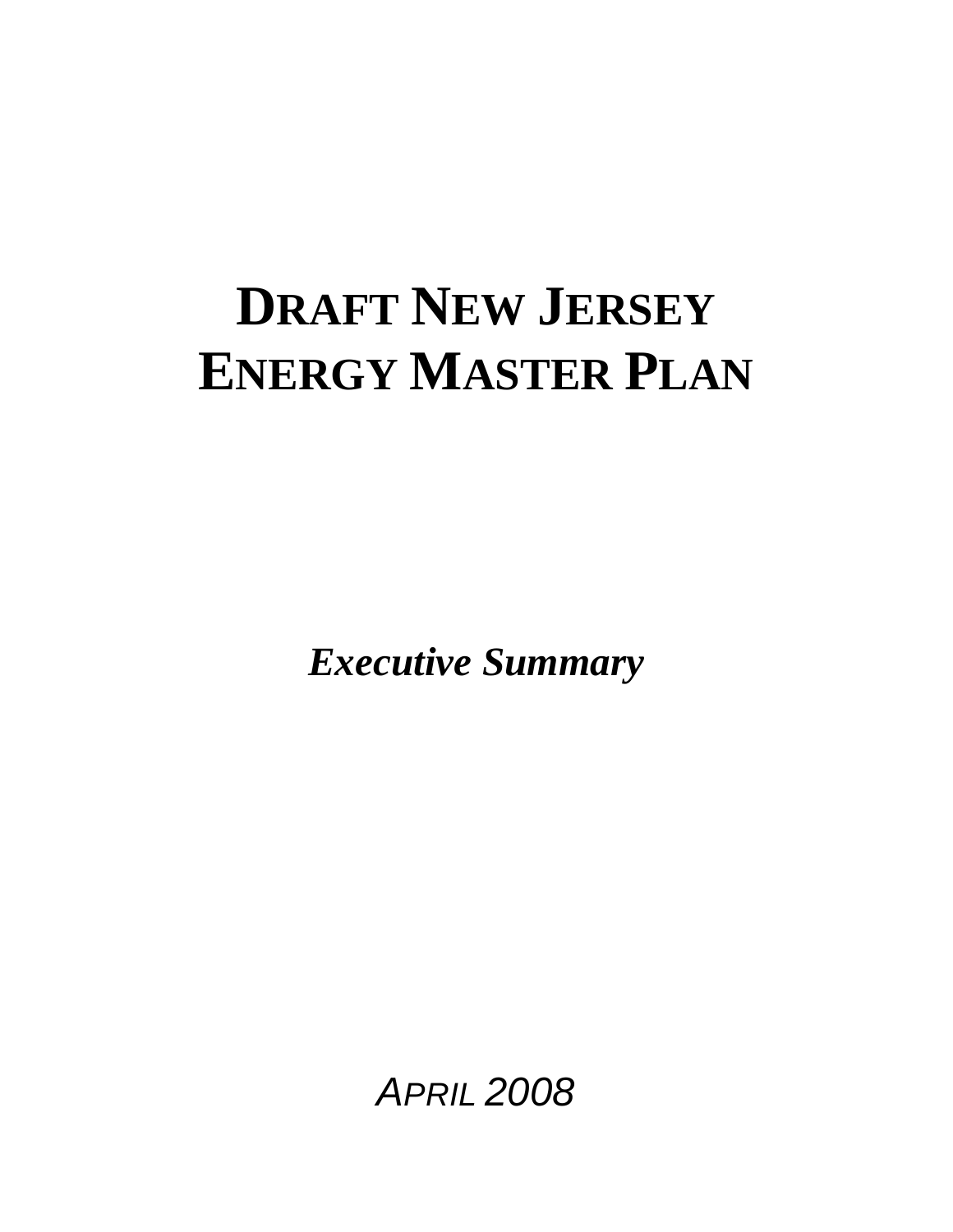

**JON S. CORZINE GOVERNOR** 

April 17, 2008

Dear Citizens of New Jersey,

New Jersey's economy depends on a reliable supply of energy at a reasonable price. Surveys of the business community in our state repeatedly show that high energy costs weigh against decisions to locate, retain or expand businesses here.

The production, distribution and use of energy also affect the quality of our environment. Air pollution from burning fossil fuels to generate electricity, to heat our homes, and to support our businesses and industries, and run our transportation systems jeopardizes the health of our residents and contributes to global warming.

Energy's critical role in our economy and our environment is nothing new. Since the oil shocks of the 1970s, energy challenges have repeatedly awakened us to our growing demand for energy and regional and global competition for supply, resulting in vulnerability to high prices, supply shortages, and environmental damage.

Today we face a different energy crisis. This crisis is not as sudden or as visible as the gas lines of the 1970s. Instead, we face a steadily growing threat to our economy, our household budgets, our environment, and our quality of life. It is unfortunately tempting to become accustomed to, and accept, electricity bills that continually increase, home heating bills that periodically spike, and droughts, floods, and heat waves that gradually become more frequent over time.

Since the 1970s, the State has periodically published Energy Master Plans. However, this Plan must be different. It must set the course for correctly identifying the energy problems that we face, for developing the right solutions, and for taking the actions that make those solutions a reality. This Energy Master Plan, once implemented, must enable New Jersey to overcome the many energy and environmental challenges that have emerged and to regain firm control of our energy destiny over the next decade.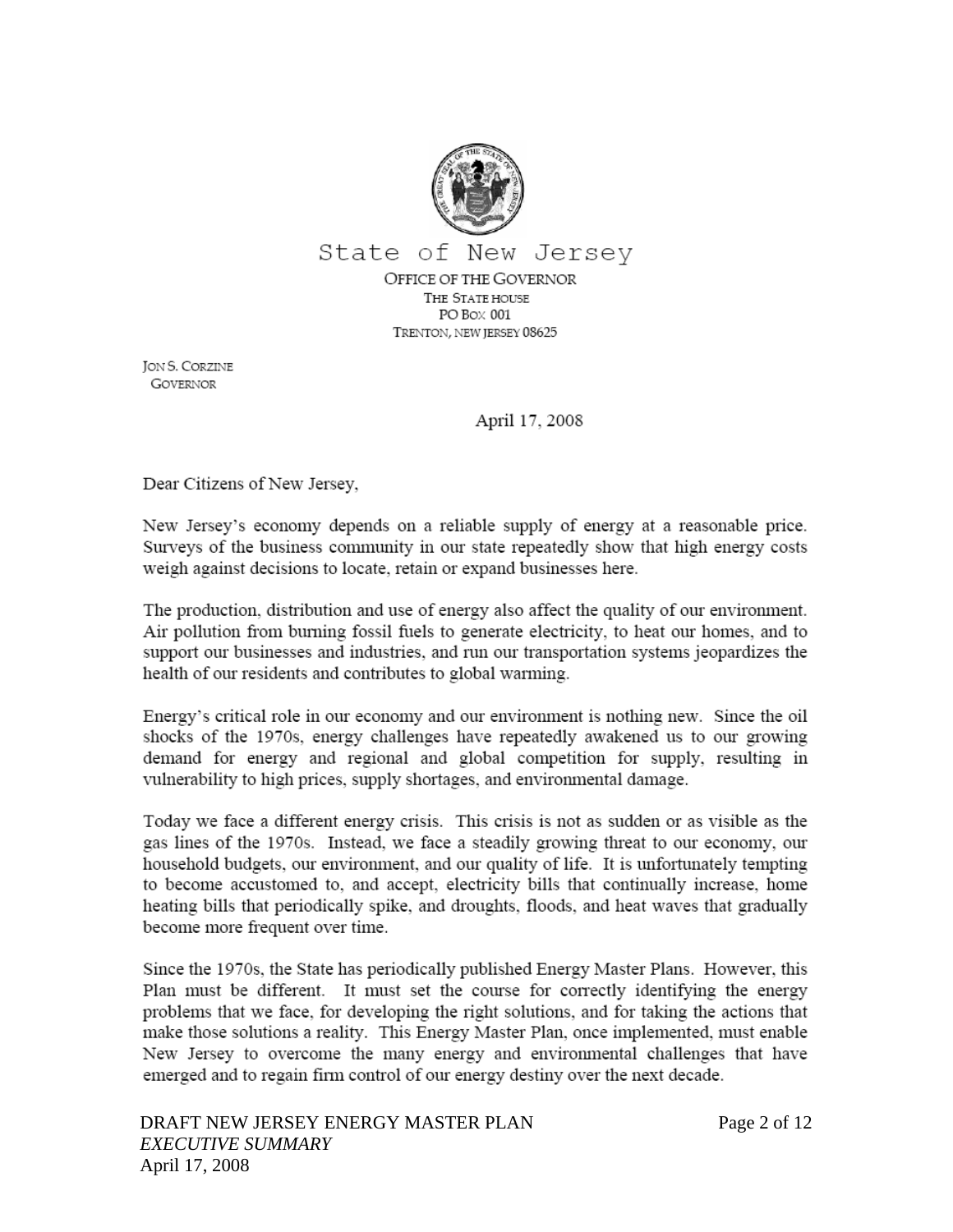That has become apparent since October 2006, as residents, the business community, environmental advocates, consumer advocates, local governments, and other stakeholders invested their time and effort to help to lay the foundation and identify the challenges for this draft Energy Master Plan.

We cannot afford to ignore these challenges. We cannot afford to wait and hope that somebody else will address them for us. We cannot pretend that the major steps we have already taken to reduce our energy use and to expand renewable energy sources will be sufficient. A "business as usual" energy policy risks enormous economic and environmental consequences. In contrast, an energy policy that focuses on producing and using energy as wisely as possible greatly reduces these consequences and positions us to be a strong competitor in the global economy.

However, the electricity and heating fuel challenges are different from the transportation challenges that we face. Therefore, to focus the public debate, this draft of the Energy Master Plan includes only the electricity and heating fuels challenges that we face, and the transportation section of this Plan will be released separately.

With that challenge in mind, I am proud to release this Energy Master Plan as a draft that can focus the public debate on the electricity and heating fuel challenges, and proposed solutions to the many energy related issues we face here in New Jersey.

Sincerely,

Jon S. Corzine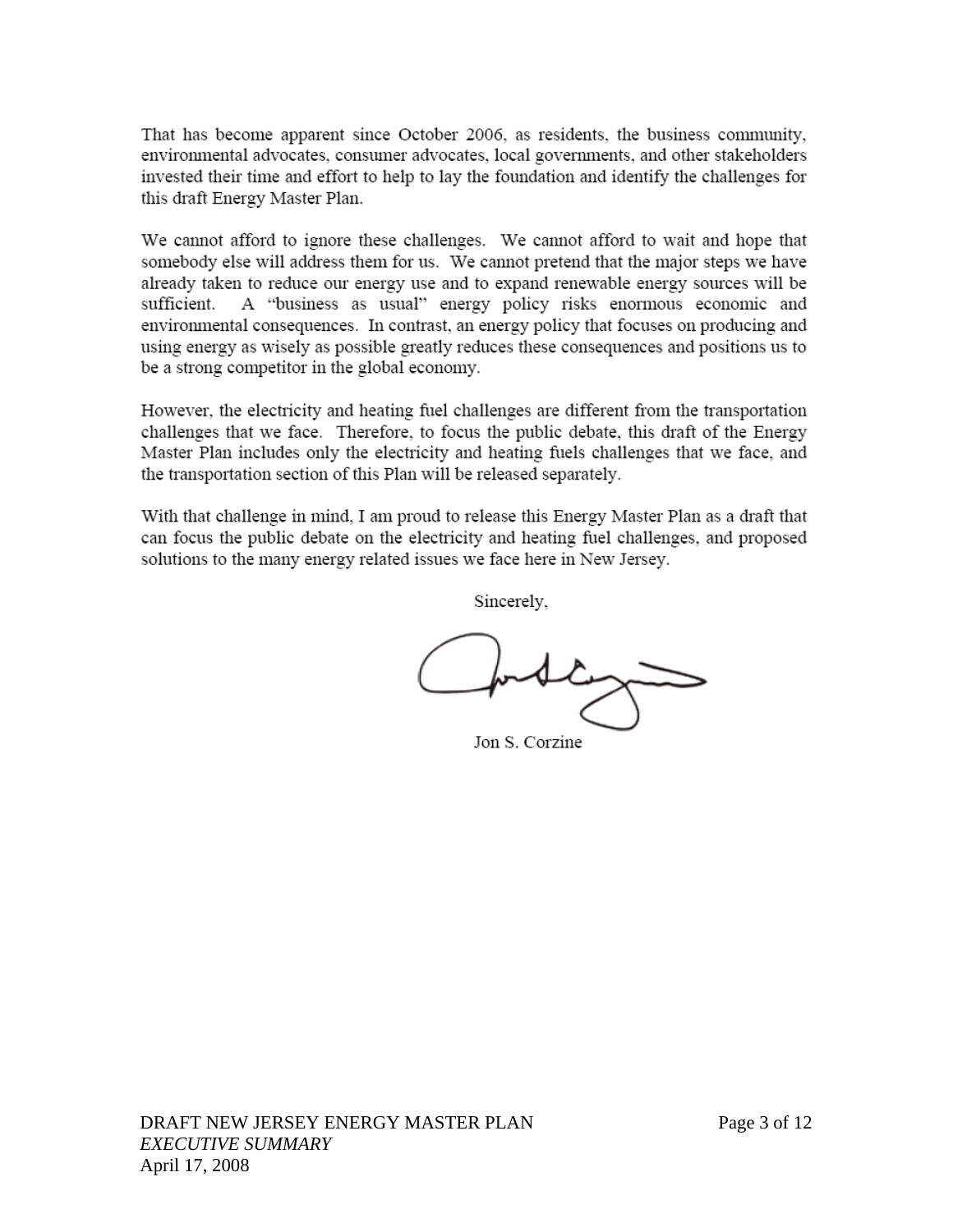# **TABLE OF CONTENTS**

# *EXECUTIVE SUMMARY*

| CHALLENGE 1: Growth in the supply of electricity has not been keeping up with the  |  |
|------------------------------------------------------------------------------------|--|
|                                                                                    |  |
| CHALLENGE 2: The price of energy has increased substantially over the past few     |  |
|                                                                                    |  |
| CHALLENGE 3: Without action, our contribution to global warming and other          |  |
|                                                                                    |  |
| CHALLENGE 4: The State has much less authority over the supply and price of        |  |
|                                                                                    |  |
|                                                                                    |  |
|                                                                                    |  |
|                                                                                    |  |
|                                                                                    |  |
|                                                                                    |  |
| GOAL 3: Meet 22.5% of the State's electricity needs from renewable sources.  10    |  |
| GOAL 4: Develop new low carbon emitting, efficient power plants to help close the  |  |
|                                                                                    |  |
|                                                                                    |  |
| GOAL 5: Invest in innovative clean energy technologies and businesses to stimulate |  |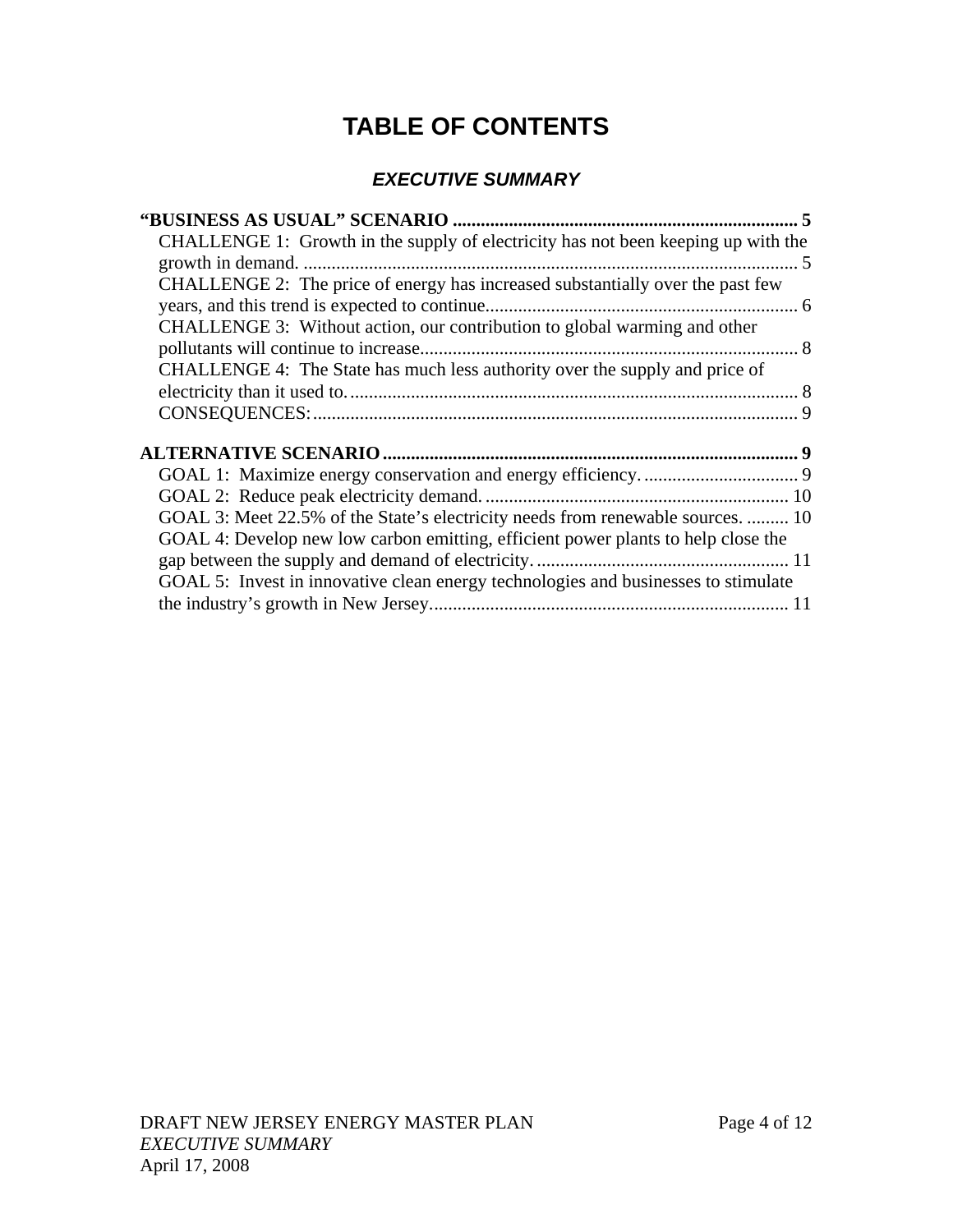# **EXECUTIVE SUMMARY**

<span id="page-4-0"></span>Energy plays a vital role in the health of New Jersey's economy and environment. Families who are barely getting by paycheck to paycheck cannot bear ever-increasing energy bills; businesses need affordable and reliable supplies of energy to remain competitive. The production, distribution and use of energy, unless wisely managed, can threaten the economy of this State, the quality of our air and water and the health of our residents.

This draft Energy Master Plan (EMP or Plan) proposes a road map to guide us toward a future with adequate, reliable energy supplies that are both environmentally responsible and competitively priced. Planning for that future must begin with understanding our current energy picture, and understanding what the future will look like if we continue on our current course.

However, this energy picture is very different for the electricity and heating fuels section, compared to the transportation section. The challenges and potential solutions for each of these energy sectors are very different, and warrant separate discussions. Therefore, this draft focuses on the challenges and potential solutions to the electricity and heating fuels sectors, and the transportation section will be released separately.

To develop the energy picture of the future, the State worked with the Center for Energy, Economic, and Environmental Policy (CEEEP) and the Rutgers Economic Advisory Service of the Center for Urban Policy Research (R/ECON™) in the Bloustein School at Rutgers University, to model what our energy circumstances would look like in 2020 (see [www.nj.gov/emp](http://www.nj.gov/emp)). The modeling included a "business as usual" scenario that assumed no major changes in state policies and actions, as well as an "alternative scenario" reflecting changes outlined in this draft Plan. The modeling outlines how "business as usual" and the "alternative scenario" could affect energy use, economic growth, air quality, and greenhouse gas emissions.

# *"BUSINESS AS USUAL" SCENARIO*

The "business as usual" model includes no action by the State other than the policies already in place to address the following energy challenges:

# **CHALLENGE 1: Growth in the supply of electricity has not been keeping up with the growth in demand.**

Our ability to maintain reliable, competitively priced supply is threatened by the fact that we have, over the past decade, consistently and dramatically increased our electricity demands at a time when the resources needed to supply this demand have consistently been reduced. A reliable supply of electricity requires power plants with enough capacity to meet the peak demand for electricity, transmission lines with enough capacity to carry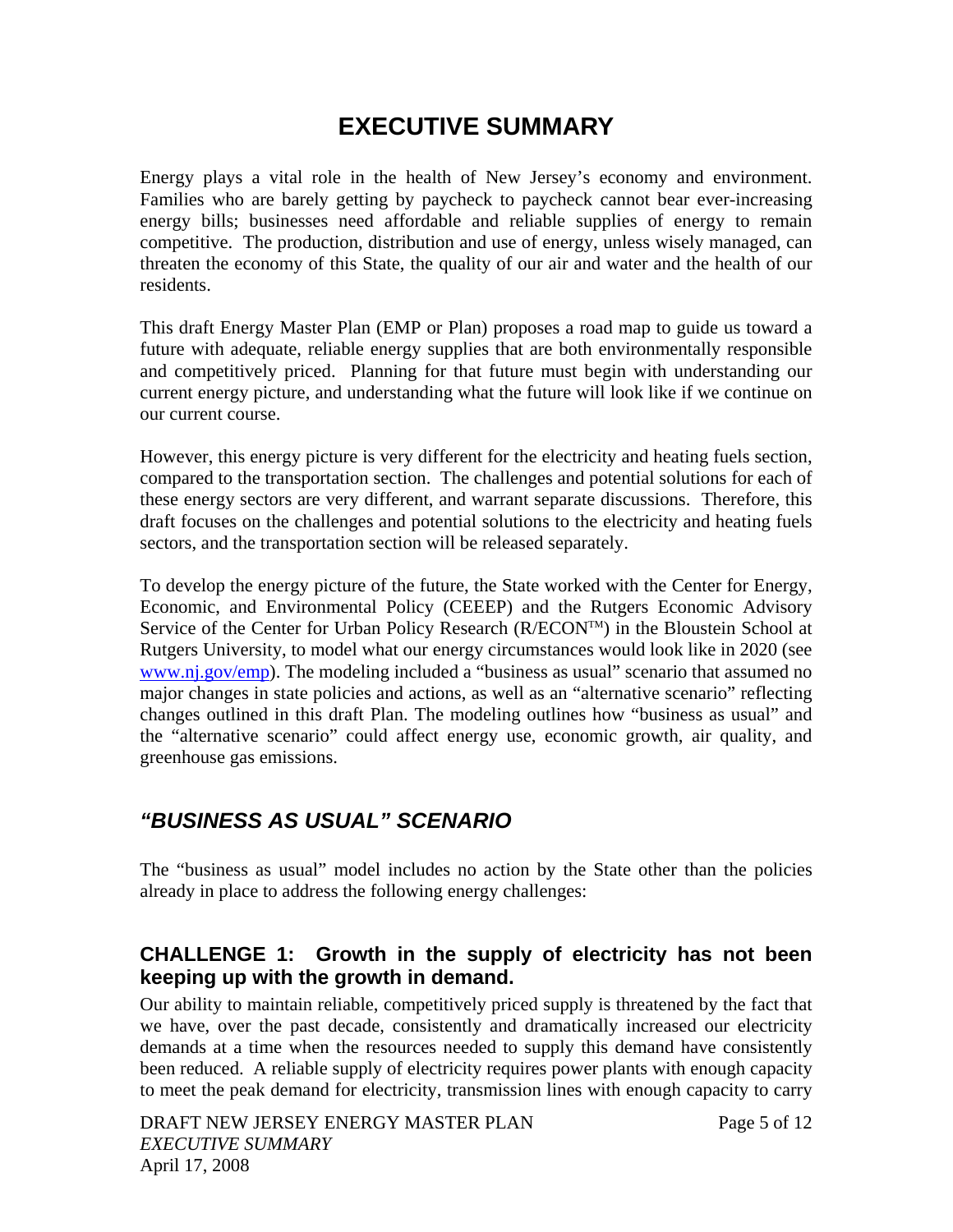<span id="page-5-0"></span>that electricity from power plants to areas where customers are concentrated, and distribution systems with enough capacity to take the electricity from the transmission system and deliver it to customers. However, demand rises to peak levels for only a small number of hours each year – generally fewer than 50 hours out of 8,760. Building power plants and transmission lines to serve growing peak demand is far more costly than reducing demand during those few hours.

Larger homes, more computers, plasma televisions, and other devices have grown our demand significantly and are likely to continue to fuel higher demand that are not matched by growth in the capacity to satisfy that demand. Between 2002 and 2007, electric generation capacity in New Jersey increased annually at an average rate of 0.71%. Peak demand is expected to keep growing faster than supply has grown. PJM Interconnection, which operates the regional transmission system and administers regional wholesale electricity markets for a 13-state area stretching from New Jersey to Illinois and North Carolina, projected in January 2008 that peak demand in New Jersey will continue to grow from 2008 through 2018 at an annual rate of about 1.75%. This projected growth in peak demand is about 2-1/2 times as fast as supply has grown in recent years.

In addition, regional pressures on our energy supplies exacerbate the gap between supply growth and demand growth. Because of the deregulation of the wholesale markets and creation of a class of merchant generators, competitive pressures entice generation companies to sell their power into the most lucrative markets. For power plants located in New Jersey, the Metropolitan New York markets are attractive because of the higher prices for power that may be obtained there. Therefore, a trend appears to have begun in which new transmission lines are constructed to export needed power from New Jersey into New York. One such project currently exports about 660 megawatts (MW) of electricity from Sayreville to Long Island – equivalent to about 4% of our generation capacity. Additional planned "extension cords" to New York have been proposed which, if constructed, could withdraw more than 2000 MW of additional capacity from New Jersey over the next several years.

Retirements of aging power plants put us even further behind. Less than 40 percent of New Jersey's generation capacity is 20 years old or less, while nearly half is 30 years old or older. Much of that older capacity is expected to retire during the period covered by this draft plan, especially the plants that are less reliable, less efficient, more expensive to run, and with greater greenhouse gas emission rates than newer capacity.

#### **CHALLENGE 2: The price of energy has increased substantially over the past few years, and this trend is expected to continue.**

Between 2002 and 2007, the price of natural gas nearly doubled, driving corresponding increases in the price of electricity and heating fuels in New Jersey. That increase is reflected in the price of electricity in the auctions held by New Jersey electric utilities since 2002, to procure a supply of electricity for virtually all of the residential and virtually all but the largest commercial and industrial customers. Between 2002 and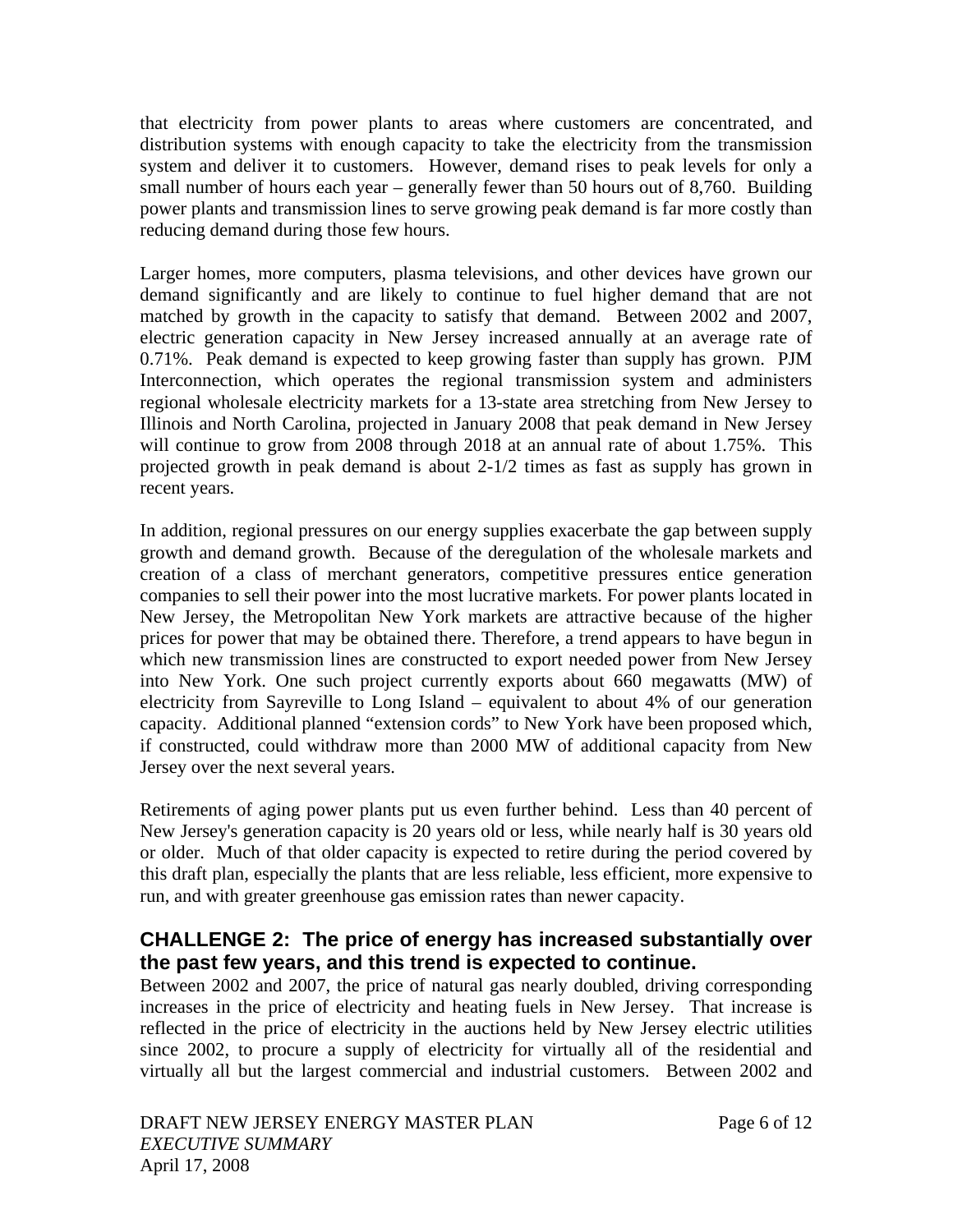2007, the price resulting from that auction nearly doubled, from 5.06 cents per kilowatt hour in 2002 to 9.94 cents in 2007, and increased further to 11.33 cents in 2008.

For several reasons, New Jersey electricity prices are expected to continue increasing. Most importantly, New Jersey's electric generation fleet has changed over time, to become more reliant on power plants fueled by natural gas, which are more expensive to operate than plants using cheaper fuels. In 1990, power plants fueled by natural gas accounted for about 33% of New Jersey's electric generation capacity; by 2006, that share had grown to about 55%. In contrast, nuclear plants, which generate electricity at a much lower cost for each megawatt-hour, provided 26.6% of capacity in 1990 but only 21% in 2006. In addition, these increases in electricity prices have been compounded more recently by increases in the price of coal.

In addition to the increased reliance on natural gas-based electricity, a recent change in the wholesale electricity markets is fueling further price increases. Electricity suppliers serving retail customers must purchase the right to call on enough generation to meet their customers' peak demand, plus a reserve. The customers bear the cost of purchasing these capacity rights. Now that PJM has implemented a new capacity market structure known as the Reliability Pricing Model (RPM), developed by PJM and approved by the Federal Energy Regulatory Commission (FERC), capacity costs are at least 30 times higher than they were previously. The first four years of RPM will add nearly \$6 billion to New Jersey electric bills, or about 15-20% of each customer's bill. The purpose of this capacity market is to increase generation capacity in regions with increased electricity demand. Most of the RPM revenue has gone to existing power plants, which has resulted in the re-powering of some plants and the reactivation and postponement of retirement for other plants. It has also resulted in new plans for generation investment in New Jersey. However, this has severely diluted any incentive that new plants could receive which would result in significant capacity increases.

Fossil fuels are used not just to generate electricity, but also to heat homes and businesses and to supply manufacturing processes. Our vulnerability to problems in the supply and price of these fuels has been demonstrated again and again. Over the past few years, natural gas prices spiked dramatically after Hurricanes Katrina and Rita disrupted supplies in 2005. Recently, there has been an increase in the use of natural gas for electric generation, which further increases our demand and our vulnerability to price instability.

The price of oil has also been rising, as some of the world's leading oil-producing regions finds them in turmoil. This dependence on these nations to supply our growing energy demands, has added increased concerns about supply, and resulted in enormous increases in the costs for oil and natural gas. The price of oil, which was about \$55 per barrel at the beginning of 2007 and below \$20 per barrel as recently as 2002, exceeded \$110 per barrel this March.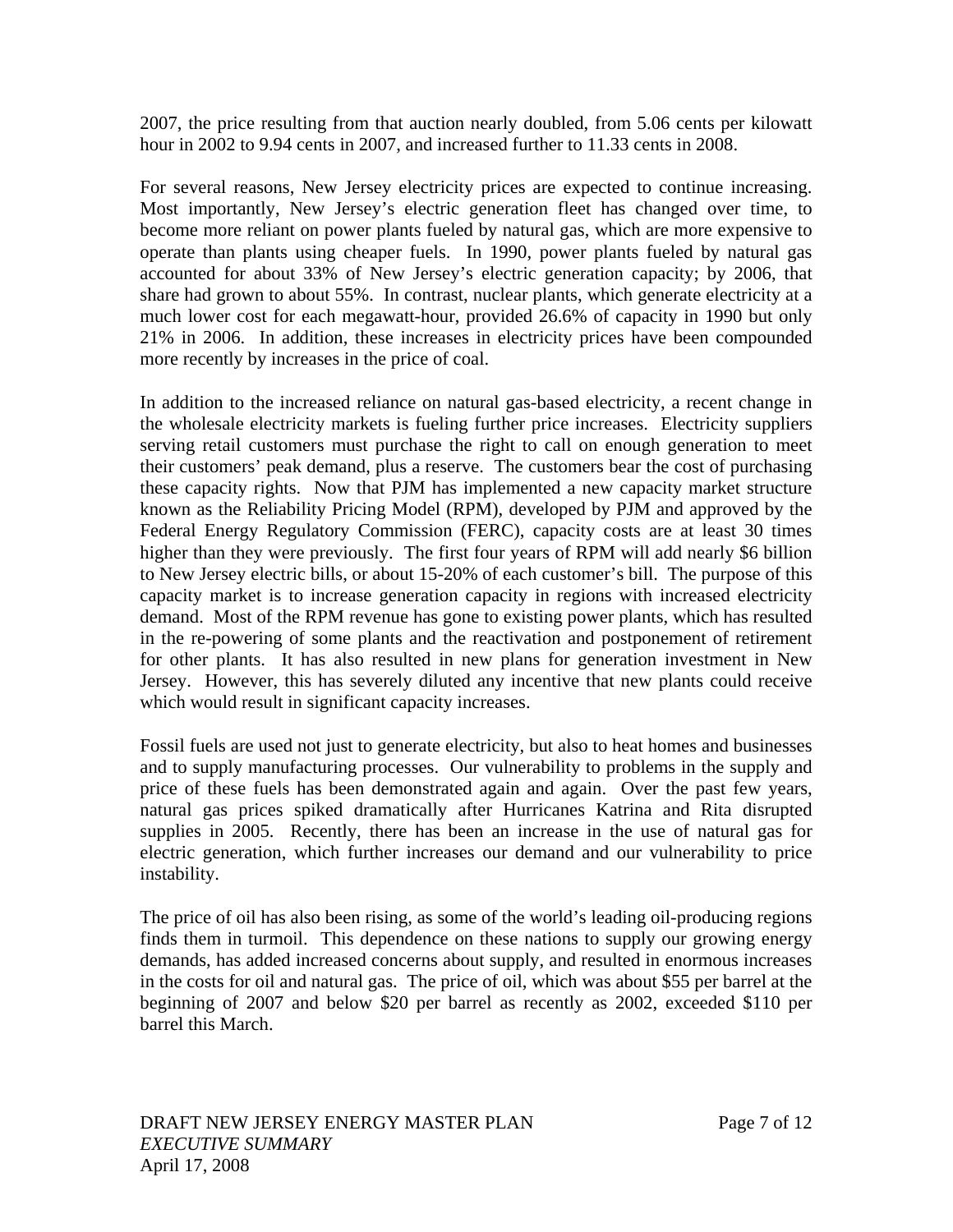#### <span id="page-7-0"></span>**CHALLENGE 3: Without action, our contribution to global warming and other pollutants will continue to increase.**

A major part of New Jersey's efforts have focused on the power plants that supply New Jersey's electricity, from within and from outside the state. Those plants account for about a quarter of our greenhouse gas emissions.

Some efforts to preserve the reliability of our electricity supplies threaten to undermine the State's work on global warming. PJM has determined that the reliability of our supply of electricity will be jeopardized over the next several years, unless steps are taken to address the state's electricity demand and supply. Since PJM is responsible for planning and operating the transmission grid reliably, it is in the process of directing upgrades to the grid that will enable New Jersey to import more electricity. Much of these electricity imports would come from coal power production and would result in an increase in our contribution to global warming. In other words, our efforts to cut greenhouse gas emissions within New Jersey's borders will be undermined if the shortage of electricity supply is solved by simply importing more out of state based electricity.

The prospect of increased greenhouse gas emissions is only one reason to avoid increasing our reliance on imports of out of state dirty electricity. Just as importantly, hopes that these imports would bring us greater reliability and lower prices are likely to be dashed. The prospect of federal limits on power plant emissions of greenhouse gases is creating major uncertainty about what coal-based power will cost. In addition, demand for coal is increasing, as coal is becoming more difficult and expensive to mine and transport, and recent history has featured disruptions in coal supply and spikes in coal prices. All of these factors suggest that it would be irresponsible to stake our energy future on increased imports of out of state coal-based electricity.

#### **CHALLENGE 4: The State has much less authority over the supply and price of electricity than it used to.**

Until 1999, electric utilities planned, built, owned and operated most of the electric generation capacity in the State, under the oversight of the New Jersey Board of Public Utilities (BPU). State and federal laws changed that, with the goal of opening competitive markets in electricity. As part of this restructuring of the New Jersey electric industry, the electric utilities have divested their generation assets to third parties or to a utility affiliate and the BPU no longer regulates the generation of power.

As a result of these changes, no single entity is empowered to plan the generation, transmission, sale, and use of electricity. PJM, the FERC, generation companies, electric utilities, the financial community, State and federal environmental regulators, and the BPU now share a complex web of often uncertain, conflicting and overlapping decisionmaking. Along with the diffusion of planning responsibilities and dependence on market forces, we have seen that new generation capacity is not getting built at nearly the pace needed to keep up with growing demand. A spurt of new power plants from the mid-1990s into the early part of this decade has been followed by an almost total absence of new plants, while demand has continued growing unabated. The transmission solutions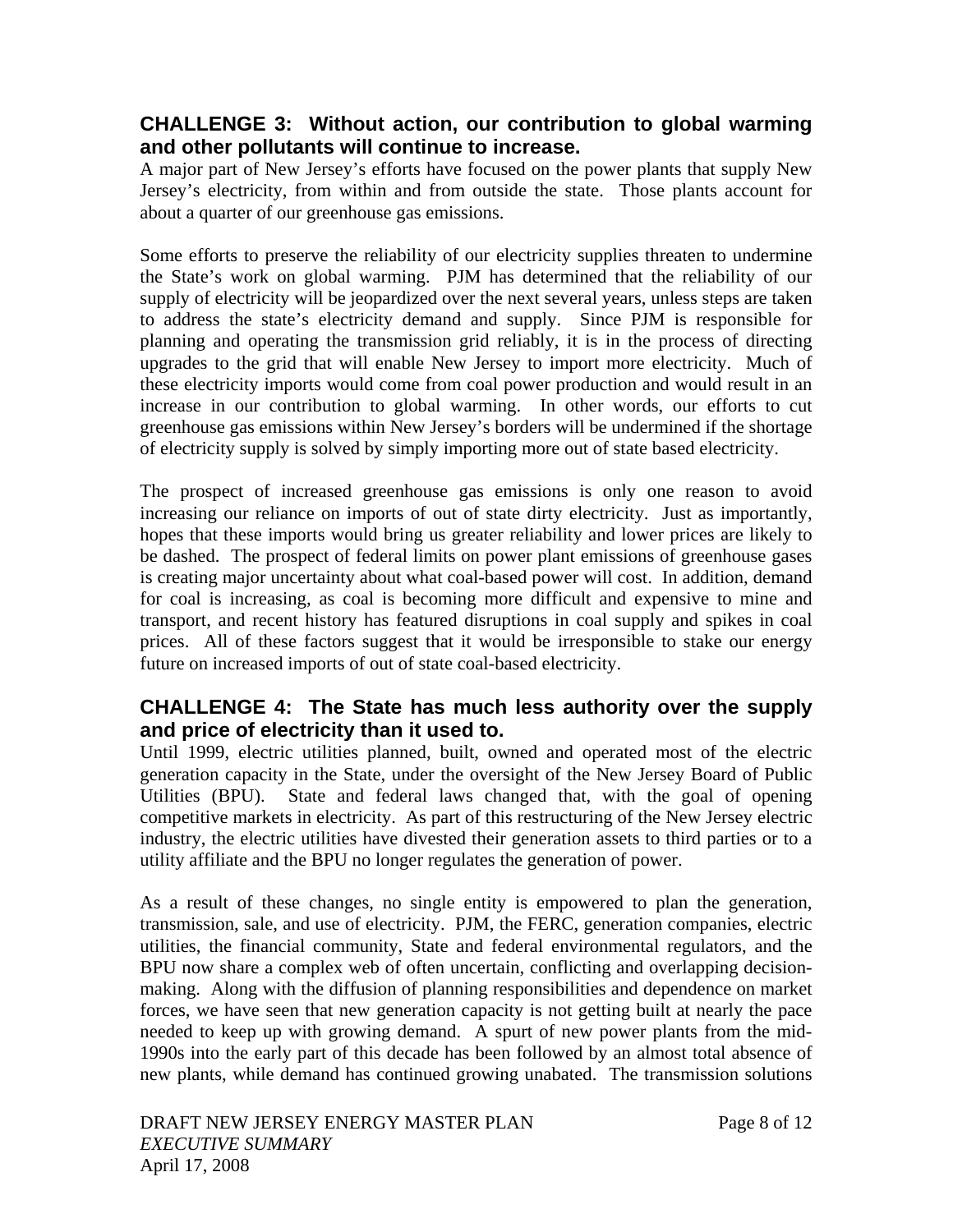<span id="page-8-0"></span>which PJM and FERC propose ignore the economic, reliability and environmental concerns which face New Jersey.

The term "Energy Master Plan" stems from State law enacted in the 1970s, when none of these changes were foreseen. The term now seems almost quaint, implying a much more direct ability to plan and implement our energy future than we actually have. This portion of the draft Plan realistically focuses on actions within the State's control to bring us a future of reliable and competitively priced supplies of electricity and heating fuel consistent with our environmental needs, and actions to influence other decision-makers to do their part in making that vision a reality.

**CONSEQUENCES:** If nothing is done to address these challenges, the "business as usual" scenario, the State will consume 100,000 GWh of electricity and 590 trillion Btus of natural gas or heating oil. This total energy consumption will cost customers more than \$26 billion per year, which is 60% more than the total annual energy expenditures in 2005. Greenhouse gas emissions would be 14.5% higher than they were in 2005. The economic, reliability, and environmental consequences of the "business as usual" scenario are unacceptable. Actions must be implemented to ensure that New Jersey's future energy environment provides energy that is competitively priced, reliable and consistent with the 2020 and 2050 greenhouse gas targets.

# *ALTERNATIVE SCENARIO*

Strong, thoughtful actions that help us to use energy more efficiently, to reduce the growth in our need for energy infrastructure, and to produce more clean energy locally can lead us to a better future than what "business as usual" offers, include the following:

**GOAL 1: Maximize energy conservation and energy efficiency.** Reducing energy consumption through conservation and energy efficiency is the most cost-effective way to help close the gap between supply and demand, lower energy costs, increase reliability, and lower the state's contributions to global warming and other air pollutants. Reducing energy consumption at least 20% by 2020, as Governor Corzine has directed, would yield annual electricity savings of 20,000 GWh per year and annual heating savings of 119 trillion BTUs. This reduction in energy consumption will result in significant cost savings, and thereby fuel economic growth in the state. Actions to achieve that reduction include the following:

- Redesign and enhance the State's current energy efficiency programs in all sectors of the economy to achieve the desired results while remaining costeffective. This redesign will emphasize a whole building approach to energy efficiency.
- Increase energy efficiency in new buildings with a statewide building code that will make new construction at least 30% more energy efficient than buildings under current code by July 2009.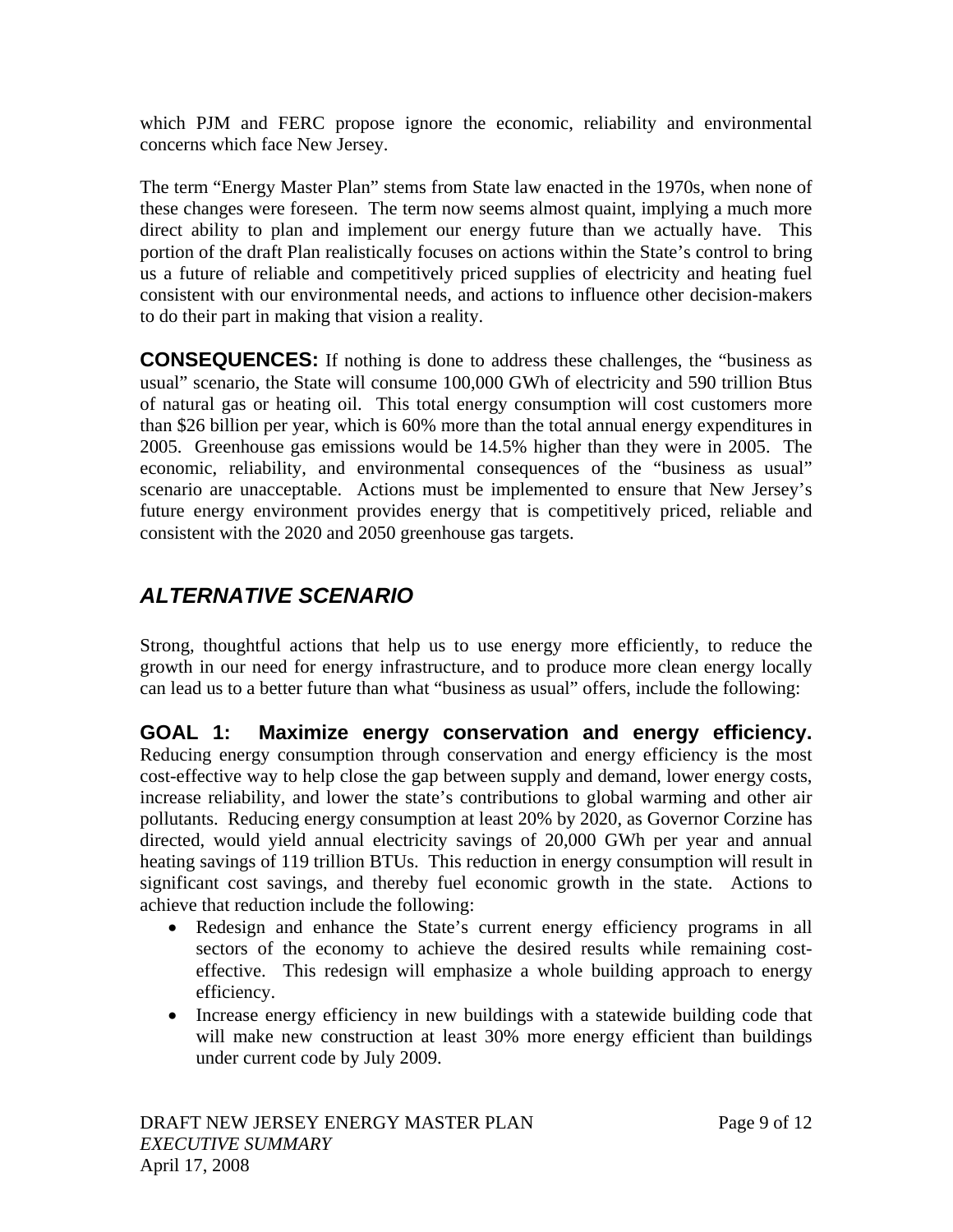- <span id="page-9-0"></span>• Increase energy efficiency in existing buildings through enhanced energy efficiency standards for new appliances and other types of equipment currently not covered by existing standards by 2009.
- Increase awareness about the importance of energy conservation and energy efficiency upgrades by developing an education and outreach program for the public. This will result in a shift in the way the state's consumers think about, and use energy.

# **GOAL 2: Reduce peak electricity demand.**

Supplying electricity during times of peak demand is much more expensive, due to the increased costs of generation and the infrastructure capacity necessary, than electricity supplied during times of non-peak demand. During these times, wholesale electricity prices may increase by anywhere from 100% to 1,000%. While energy efficiency and conservation may help, additional actions need to be taken to encourage people to use less electricity during times of peak demand. Therefore, the following action items are recommended, in addition to the energy efficiency and conservation measures listed above, that would decrease peak demand by 5,700 MW by 2020:

- Expand real-time pricing for commercial and industrial customers with a peak demand of at most 600 kW or greater by 2010 and at most 500 kW or greater by 2012.
- Expand incentives for participation in regional demand response programs.
- Evaluate a strong "inverted tariff" pricing system for residential customers.
- Move the State's electricity grid toward the development of a 'smart grid' infrastructure.
- Monitor the results of all demand response initiatives through 2011 and implement the most effective mix of action steps to achieve a total peak demand reduction of 5,700 MW by 2020.

# **GOAL 3: Meet 22.5% of the State's electricity needs from renewable sources.**

Under regulations already in place, such as New Jersey's current Renewable Portfolio Standard, renewable energy sources would generate 16,000 GWh of our electricity by 2020, including nearly 1,500 GWh from solar. This electricity is projected to come from 900 MW of biomass capacity, at least 1000 MW of offshore wind capacity, 200 MW of onshore wind capacity, and 1,500 MW of solar capacity. Since most renewable generation is currently more expensive to build than conventional generation, some financial help is needed to get renewable generation built. The Renewable Portfolio Standard itself provides some help, by increasing the monetary value of renewable power. Other ways to spur renewables include:

- Complete the transition of New Jersey's solar program to a fiscally responsible market that will foster the continued growth of solar energy use.
- Develop New Jersey's wind energy resources, including up to 1000 MW of offshore wind and up to 200 MW of onshore wind by 2020.
- Increase the amount of biofuels and biomass in the State's energy portfolio.
- Increase the Renewable Portfolio Standard for the years 2021 to 2025.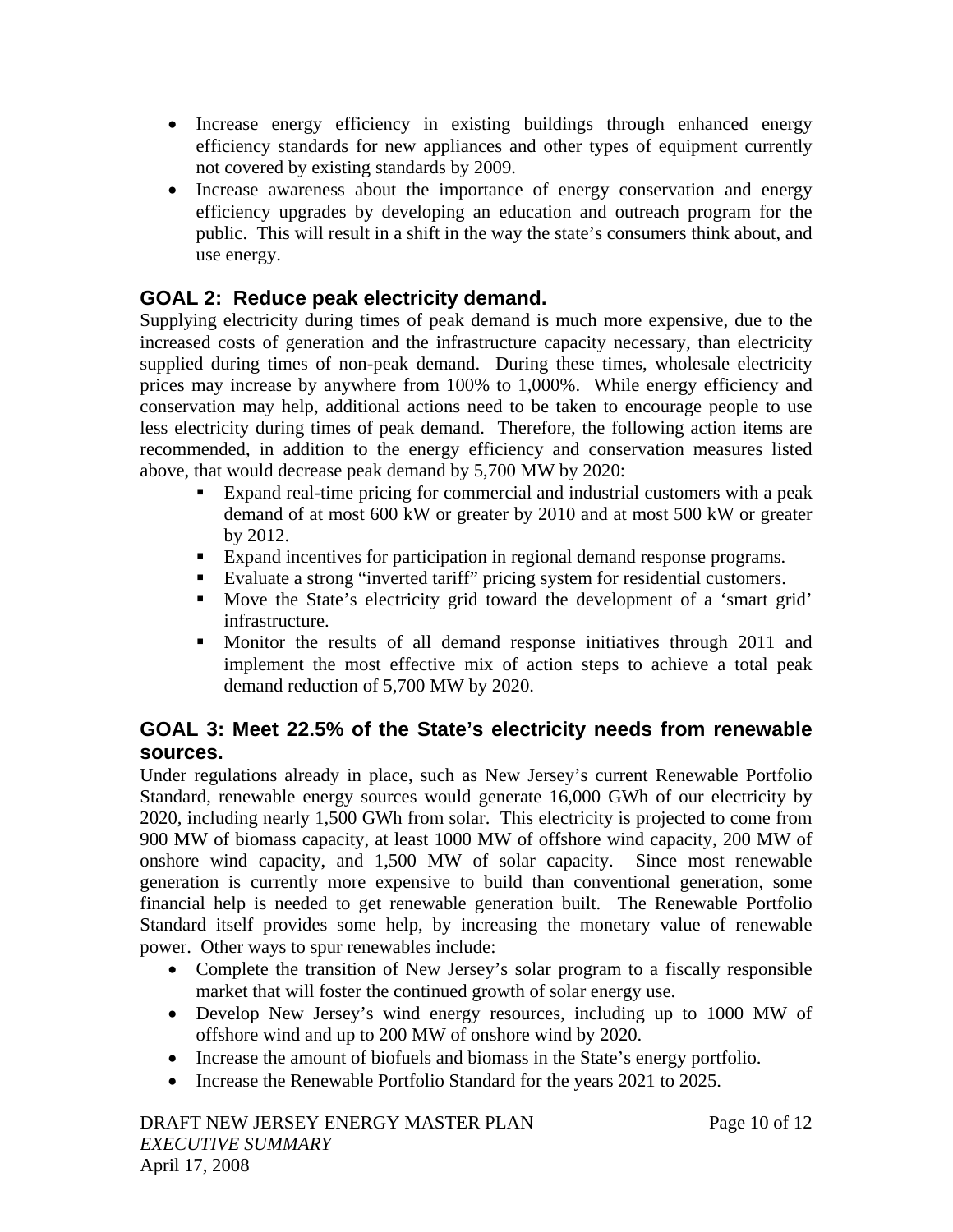#### <span id="page-10-0"></span>**GOAL 4: Develop new low carbon emitting, efficient power plants to help close the gap between the supply and demand of electricity.**

We must recognize that we cannot meet our 2020 needs for electricity solely by maximizing renewable energy and energy efficiency. It is projected that by 2020, under business as usual, New Jersey's homes and businesses will use 100,000 GWh of electricity annually. Achieving Governor Corzine's goal for reducing electricity consumption 20% by 2020 would reduce our electricity demand to 80,000 GWh annually. Achieving the installation of 1500 MW of combined heat and power cogeneration facilities by 2020 will provide 10,000 GWh, leaving 70,000 GWh to be supplied. Obtaining 22.5% of our electricity supply from renewable sources, as required by the State's Renewable Portfolio Standard, leaves about 54,000 GWh of demand to be satisfied.

This demand must be satisfied from existing in state power plants, through the development of new in state power plants, the development of power plants outside New Jersey, or from a combination of these options. Whichever option or combinations of options are used to meet this electricity demand, they must be consistent with the State's 2020 and 2050 greenhouse gas targets. Our current fleet of power plants cannot be expected to supply all of this electricity, especially when much of the fleet is aging, expected to retire, or likely to be exporting its power.

Meeting our current and future energy demands will depend on an increase in electric generation capacity available to New Jersey. Importing additional conventional coalbased electricity, or developing more high-emitting power plants within New Jersey, will undermine our efforts to fight global warming. Therefore, New Jersey needs more electric generation capacity that overall is less carbon-intensive. We will:

- Use the State's current authorities to influence the development of that infrastructure, and work with the Legislature to obtain additional authorities that may be needed.
- Foster development of 1500 MW of new cogeneration capacity in New Jersey by 2020.
- Create new electricity generation to meet the State's generation demands that will delay or eliminate forecasted problems with the reliability of the electricity supply, serve the State's greenhouse gas targets, and provide electricity at a reasonable price.

# **GOAL 5: Invest in innovative clean energy technologies and businesses to stimulate the industry's growth in New Jersey.**

The Governor's Economic Growth Strategy committed to aggressively encouraging the expansion and creation of clean energy solutions, and declared the clean energy technology sector as a cornerstone of the Edison Innovation Fund. The State must continue this investment, and expand its efforts to help attract and grow the clean energy technology sector in New Jersey. Therefore, the State will work to implement the following action items: